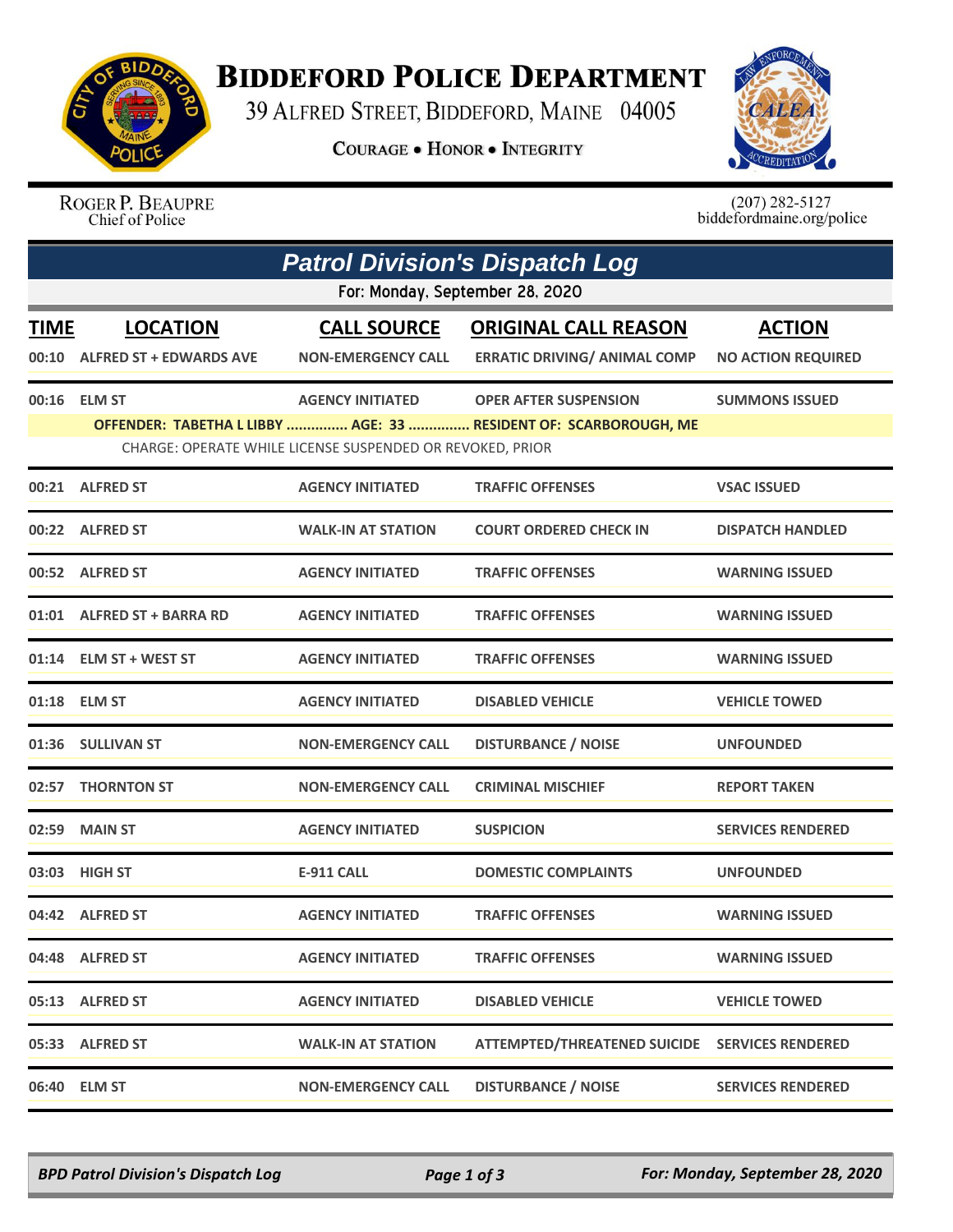| <b>TIME</b> | <b>LOCATION</b><br>07:35 HILL ST | <b>CALL SOURCE</b><br><b>AGENCY INITIATED</b> | <b>ORIGINAL CALL REASON</b><br><b>OPER AFTER SUSPENSION</b>          | <b>ACTION</b><br><b>VSAC ISSUED</b> |
|-------------|----------------------------------|-----------------------------------------------|----------------------------------------------------------------------|-------------------------------------|
|             | 08:31 ALFRED ST                  | <b>E-911 CALL</b>                             | <b>SUSPICION</b>                                                     | <b>NEGATIVE CONTACT</b>             |
|             | 08:39 BRADBURY ST                | <b>NON-EMERGENCY CALL</b>                     | <b>SUSPICION</b>                                                     | <b>REPORT TAKEN</b>                 |
|             | 08:51 SIMARD AVE                 | <b>NON-EMERGENCY CALL</b>                     | <b>DOMESTIC COMPLAINTS</b>                                           | <b>ARREST(S) MADE</b>               |
|             | <b>CHARGE: WARRANT ARREST</b>    |                                               | OFFENDER: DANIEL JOSEPH MELNICK  AGE: 27  RESIDENT OF: BIDDEFORD, ME |                                     |
|             | 09:01 ELM ST                     | E-911 CALL                                    | 911 MISUSE                                                           | <b>NEGATIVE CONTACT</b>             |
|             | 09:17 QUIMBY ST + BRADBURY ST    | <b>NON-EMERGENCY CALL</b>                     | <b>ASSIST OTHER AGENCY</b>                                           | <b>GONE ON ARRIVAL</b>              |
|             | 09:31 ELM ST + FOREST ST         | <b>E-911 CALL</b>                             | <b>INFO LOGGED</b>                                                   | <b>NO ACTION REQUIRED</b>           |
|             | 10:00 CENTER ST                  | <b>NON-EMERGENCY CALL</b>                     | <b>SUSPICION</b>                                                     | <b>SERVICES RENDERED</b>            |
|             | 10:29 ELM ST                     | <b>WALK-IN AT STATION</b>                     | <b>PAPERWORK</b>                                                     | <b>REPORT TAKEN</b>                 |
|             | 10:41 BIRCH ST                   | <b>AGENCY INITIATED</b>                       | <b>PAPERWORK</b>                                                     | <b>NEGATIVE CONTACT</b>             |
|             | 10:59 BOULDER WAY                | <b>NON-EMERGENCY CALL</b>                     | <b>FRAUD / SCAM</b>                                                  | <b>REPORT TAKEN</b>                 |
|             | 11:37 SULLIVAN ST                | <b>NON-EMERGENCY CALL</b>                     | <b>PARKING COMPLAINT</b>                                             | <b>SERVICES RENDERED</b>            |
|             | 12:24 ALFRED ST                  | <b>NON-EMERGENCY CALL</b>                     | <b>COURT ORDERED CHECK IN</b>                                        | <b>DISPATCH HANDLED</b>             |
|             | 12:54 POOL ST + CLIFFORD ST      | <b>NON-EMERGENCY CALL</b>                     | <b>PASS STOPPED SCHOOL BUS</b>                                       | <b>SERVICES RENDERED</b>            |
|             | 13:22 ADAMS ST                   | <b>NON-EMERGENCY CALL</b>                     | <b>CHECK WELFARE</b>                                                 | <b>SERVICES RENDERED</b>            |
|             | 13:37 ORCHARD ST                 | <b>WALK-IN AT STATION</b>                     | <b>PAPERWORK</b>                                                     | <b>SERVICES RENDERED</b>            |
|             | 13:42 WEST ST                    | <b>NON-EMERGENCY CALL</b>                     | <b>THEFT</b>                                                         | <b>REPORT TAKEN</b>                 |
|             | 13:49 HORRIGAN CT                | <b>NON-EMERGENCY CALL</b>                     | <b>ARTICLES LOST/FOUND</b>                                           | <b>SERVICES RENDERED</b>            |
|             | 13:51 MAIN ST + ELM ST           | <b>NON-EMERGENCY CALL</b>                     | <b>CHECK WELFARE</b>                                                 | <b>SERVICES RENDERED</b>            |
|             | 13:59 DUPONT AVE                 | <b>E-911 CALL</b>                             | <b>CIVIL COMPLAINT</b>                                               | <b>CIVIL COMPLAINT</b>              |
|             | 14:38 ELM ST                     | <b>NON-EMERGENCY CALL</b>                     | <b>ARTICLES LOST/FOUND</b>                                           | <b>REPORT TAKEN</b>                 |
|             | 14:57 EVANS RD                   | <b>NON-EMERGENCY CALL</b>                     | <b>ANIMAL COMPLAINT</b>                                              | <b>SERVICES RENDERED</b>            |
|             | 15:53 CATHEDRAL OAKS DR          | <b>NON-EMERGENCY CALL</b>                     | <b>CRIMINAL MISCHIEF</b>                                             | <b>REPORT TAKEN</b>                 |
|             | 16:13 ADAMS ST                   | <b>E-911 CALL</b>                             | <b>WEAPONS</b>                                                       | <b>UNFOUNDED</b>                    |

*BPD Patrol Division's Dispatch Log Page 2 of 3 For: Monday, September 28, 2020*